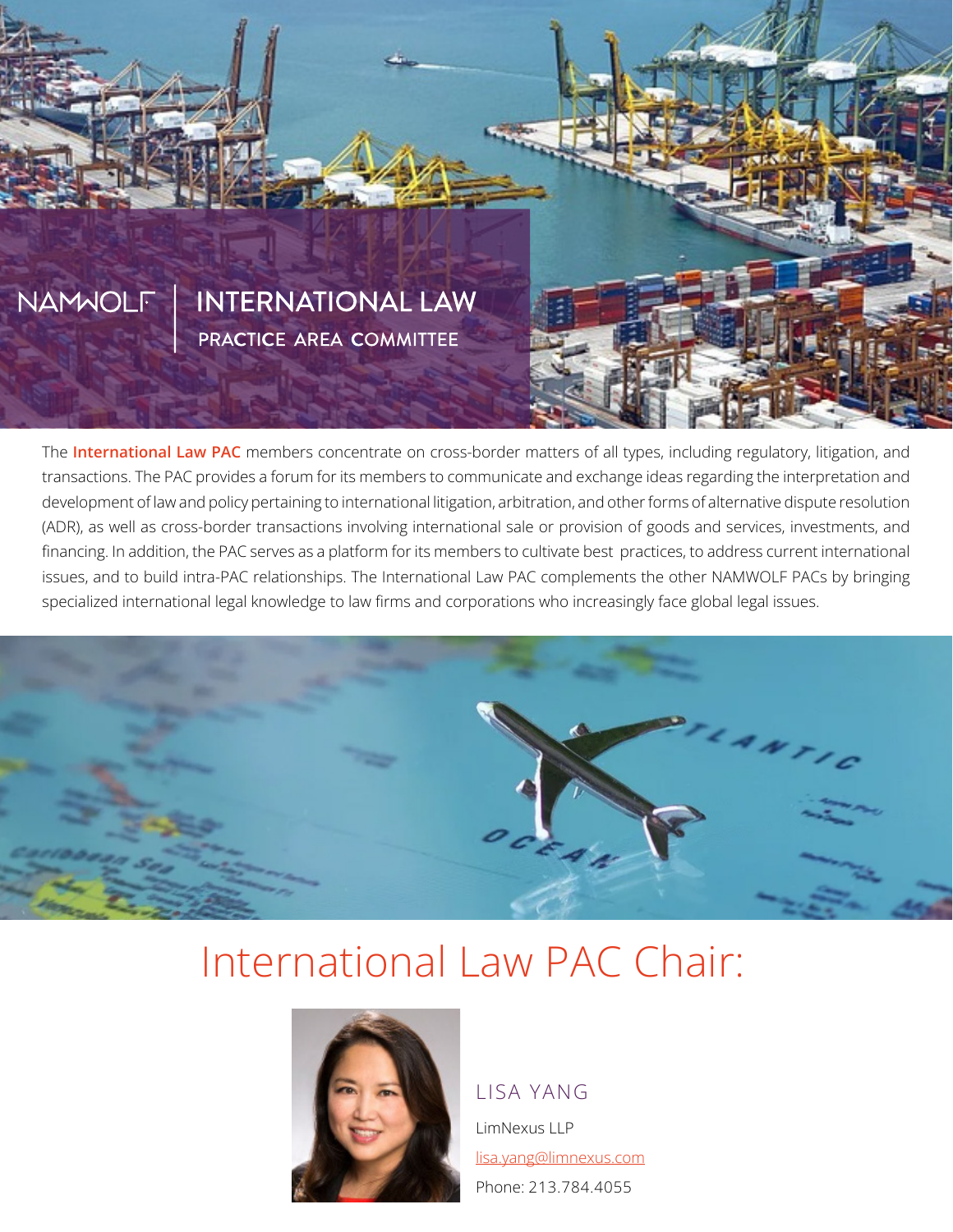## NAMUOLF | INTERNATIONAL LAW PRACTICE AREA COMMITTEE

| FIRM                                               | FIRM CONTACT/S                                       | LOCATION/S                                                                                                                                                                                                                            | PHONE        |
|----------------------------------------------------|------------------------------------------------------|---------------------------------------------------------------------------------------------------------------------------------------------------------------------------------------------------------------------------------------|--------------|
| AlvaradoSmith<br>AlvaradoSmith.com                 | <b>MONISHA COELHO</b><br>namwolf@alvaradosmith.com   | Los Angeles, CA<br><b>Orange County, CA</b><br>San Francisco, CA                                                                                                                                                                      | 213.229.2400 |
| Avila Rodriguez Hernandez Mena<br>& Ferri LLP      | <b>ASNARDO GARRO</b><br>agarro@avilalaw.com          | <b>Coral Gables, FL</b>                                                                                                                                                                                                               | 305.779.3560 |
| avilalaw.com                                       |                                                      |                                                                                                                                                                                                                                       |              |
| The Axelrod Firm, P.C.<br>theaxelrodfirm.com       | <b>LISA SAVITT</b><br>Isavitt@theaxelrodfirm.com     | Philadelphia, PA<br><b>Washington, DC</b>                                                                                                                                                                                             | 202.765.2727 |
| <b>Culhane Meadows PLLC</b><br>culhanemeadows.com  | info@culhanemeadows.com                              | Atlanta, GA   Austin, TX<br>Boston, MA   Chicago, IL<br>Dallas, TX   Houston, TX<br>Newark, NJ   New York, NY<br>Philadelphia, PA<br>Princeton, NJ<br><b>Washington, DC</b><br>Wilmington, DE                                         | 215,630,0861 |
| Edwards Maxson Mago & Macaulay<br>em3law.com       | <b>AJAY MAGO</b><br>amago@em3law.com                 | Atlanta, GA<br>Austin, TX<br>Chicago, IL<br>Dallas, TX<br>New York, NY<br><b>Washington, DC</b>                                                                                                                                       | 312,703,0378 |
| Goosmann Law Firm<br>goosmannlaw.com               | TOM C. DORWART<br>dorwartt@goosmannlaw.com           | Sioux City, IA<br><b>Sioux Falls, SD</b><br>Omaha, NE                                                                                                                                                                                 | 402,884,2265 |
| $KPPB$ aw<br>kppblaw.com                           | <b>SONJUI L. KUMAR</b><br>skumar@kppblaw.com         | Atlanta, GA<br><b>Gainesville, VA</b><br>Houston, TX<br>New York, NY                                                                                                                                                                  | 678.443.2224 |
| Lee, Hong, Degerman, Kang<br>& Waimey<br>lhlaw.com | <b>LARRY R. SCHMADEKA</b><br>lschmadeka@lhlaw.com    | London, UK<br>Los Angeles, CA<br>Newport Beach, CA<br>Seoul, Korea<br>Virginia (Metro DC)                                                                                                                                             | 213.623.2221 |
| LimNexus<br>limnexus.com                           | <b>LISA YANG CO-CHAIR</b><br>lisa.yang@limnexus.com  | Los Angeles, CA<br><b>San Francisco, CA</b><br><b>Washington, DC</b><br>Wilmington, DE                                                                                                                                                | 213.955.9500 |
| Peacock Law P.C.<br>peacocklaw.com                 | <b>DEBORAH PEACOCK</b><br>dpeacock@peacocklaw.com    | Albuquerque, NM<br>New York, NY                                                                                                                                                                                                       | 505.998.1500 |
| The Stark Firm, PLLC<br>starkfirmpllc.com          | <b>ERIN STARK</b><br>erinstark@starkfirmpllc.com     | Atlanta, GA<br>Houston, TX<br>Miami, FL<br>New York, NY<br>Philadelphia, PA<br><b>Washington, DC</b>                                                                                                                                  | 404.835.2729 |
| Wong Fleming<br>wongfleming.com                    | <b>DANIEL C. FLEMING</b><br>dfleming@wongfleming.com | Atlanta, GA   Berlin, Germany<br>Chihuahua, Mexico<br>Hamburg, Germany<br>Montreal, QC   Munich, Germany<br>New York, NY   Philadelphia, PA<br>Ponte Vedra Beach, FL<br>Princeton, NJ   San Diego, CA<br>Seattle, WA   Sugar Land, TX | 678.443.2224 |
| Zuber Lawler & Del Duca LLP<br>zuberlawler.com     | <b>TOM ZUBER</b><br>tzuber@zuberlawler.com           | Chicago, IL<br>Los Angeles, CA<br>New York, NY<br><b>Silicon Valley, CA</b>                                                                                                                                                           | 213.596.5620 |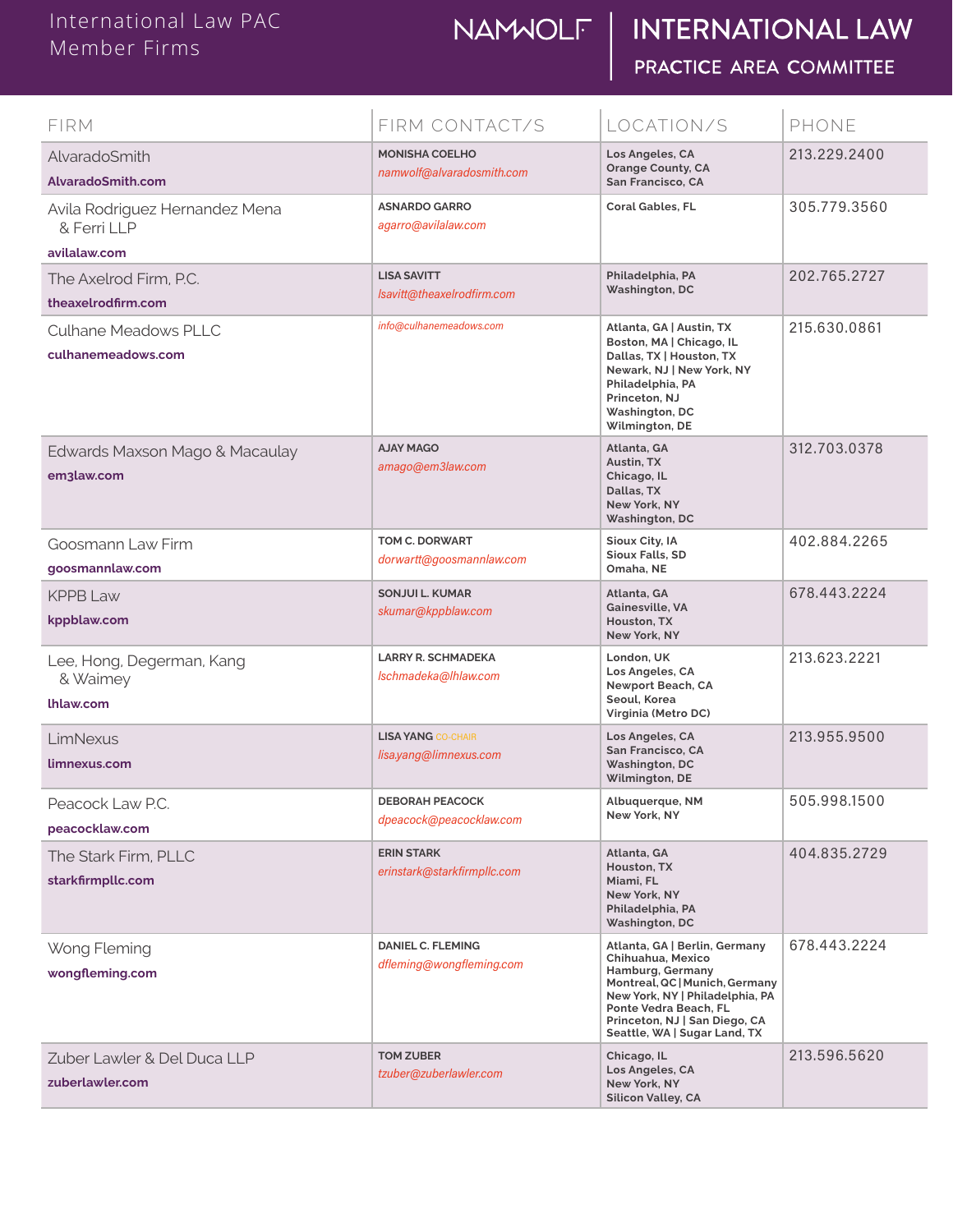#### **Foreign jurisdictions in which our PAC firms have litigated or transacted business:** Our PAC law firms practice in the following international practice areas:

## NAMWOLF

## **INTERNATIONAL LAW**

| <b>ARBITRATION</b>                         | <b>CROSS BORDER TRANSACTIONAL</b>                  |  |
|--------------------------------------------|----------------------------------------------------|--|
| AlvaradoSmith, APC                         | AlvaradoSmith, APC                                 |  |
| Avila Rodriguez Hernandez Mena & Ferri LLP | Avila Rodriguez Hernandez Mena & Ferri LLP         |  |
| The Axelrod Firm, P.C.                     | Culhane Meadows PLLC                               |  |
| <b>Culhane Meadows PLLC</b>                | Goosmann Law Firm                                  |  |
| <b>KPPB LAW</b>                            | Lee, Hong, Degerman, Kang & Waimey                 |  |
| Lee, Hong, Degerman, Kang & Waimey         | LimNexus                                           |  |
| LimNexus                                   | Peacock Law P.C.                                   |  |
| Zuber Lawler & Del Duca LLP                | Wong Fleming                                       |  |
| <b>AVIATION &amp; AEROSPACE</b>            | Zuber Lawler & Del Duca LLP                        |  |
| The Axelrod Firm, P.C.                     | <b>CUSTOMS</b>                                     |  |
| Zuber Lawler & Del Duca LLP                | LimNexus                                           |  |
| <b>BANKING</b>                             | Wong Fleming                                       |  |
| <b>Culhane Meadows PLLC</b>                | Zuber Lawler & Del Duca LLP                        |  |
| Wong Fleming                               | <b>ENVIRONMENTAL</b>                               |  |
| Zuber Lawler & Del Duca LLP                | Zuber Lawler & Del Duca LLP                        |  |
| <b>CIVIL LITIGATION</b>                    | <b>FINANCIAL</b>                                   |  |
| AlvaradoSmith, APC                         | AlvaradoSmith, APC                                 |  |
| The Axelrod Firm, P.C.                     | Avila Rodriguez Hernandez Mena & Ferri LLP         |  |
| <b>Culhane Meadows PLLC</b>                | Culhane Meadows PLLC                               |  |
| LimNexus<br>Peacock Law P.C.               | LimNexus                                           |  |
| Wong Fleming                               | Zuber Lawler & Del Duca LLP                        |  |
| Zuber Lawler & Del Duca LLP                | <b>IMMIGRATION</b>                                 |  |
| <b>COLLECTIONS</b>                         | Avila Rodriguez Hernandez Mena & Ferri LLP         |  |
| Wong Fleming                               | <b>Culhane Meadows PLLC</b><br><b>KPPB Law</b>     |  |
| COMMERCIAL                                 |                                                    |  |
| AlvaradoSmith, APC                         | <b>INHERITANCE</b><br>Culhane Meadows PLLC         |  |
| The Axelrod Firm, P.C.                     |                                                    |  |
| <b>Culhane Meadows PLLC</b>                | Wong Fleming                                       |  |
| LimNexus                                   | <b>INSURANCE DEFENSE</b><br>The Axelrod Firm, P.C. |  |
| Peacock Law P.C.                           | Wong Fleming                                       |  |
| Wong Fleming                               |                                                    |  |
| Zuber Lawler & Del Duca LLP                | <b>INTELLECTUAL PROPERTY</b><br>AlvaradoSmith, APC |  |
| <b>COMMON LAW</b>                          | <b>Culhane Meadows PLLC</b>                        |  |
| AlvaradoSmith, APC                         | <b>KPPB LAW</b>                                    |  |
| Wong Fleming                               | Lee, Hong, Degerman, Kang & Waimey                 |  |
| Zuber Lawler & Del Duca LLP                | <b>LimNexus</b>                                    |  |
| CORPORATE                                  | Peacock Law P.C.                                   |  |
| AlvaradoSmith, APC                         | Wong Fleming                                       |  |
| Avila Rodriguez Hernandez Mena & Ferri LLP | Zuber Lawler & Del Duca LLP                        |  |
| <b>Culhane Meadows PLLC</b>                | <b>LABOR &amp; EMPLOYMENT</b>                      |  |
| Goosmann Law Firm                          | AlvaradoSmith, APC                                 |  |
| KPPB LAW                                   | <b>Culhane Meadows PLLC</b>                        |  |
| LimNexus                                   | LimNexus                                           |  |
| Peacock Law P.C.                           | Wong Fleming                                       |  |
| Wong Fleming                               | Zuber Lawler & Del Duca LLP                        |  |
| Zuber Lawler & Del Duca LLP                | <b>LENDING TRANSCATIONS</b>                        |  |
|                                            | AlvaradoSmith, APC                                 |  |
|                                            | <b>KPPB LAW</b>                                    |  |
|                                            | LimNexus                                           |  |



Zuber Lawler & Del Duca LLP